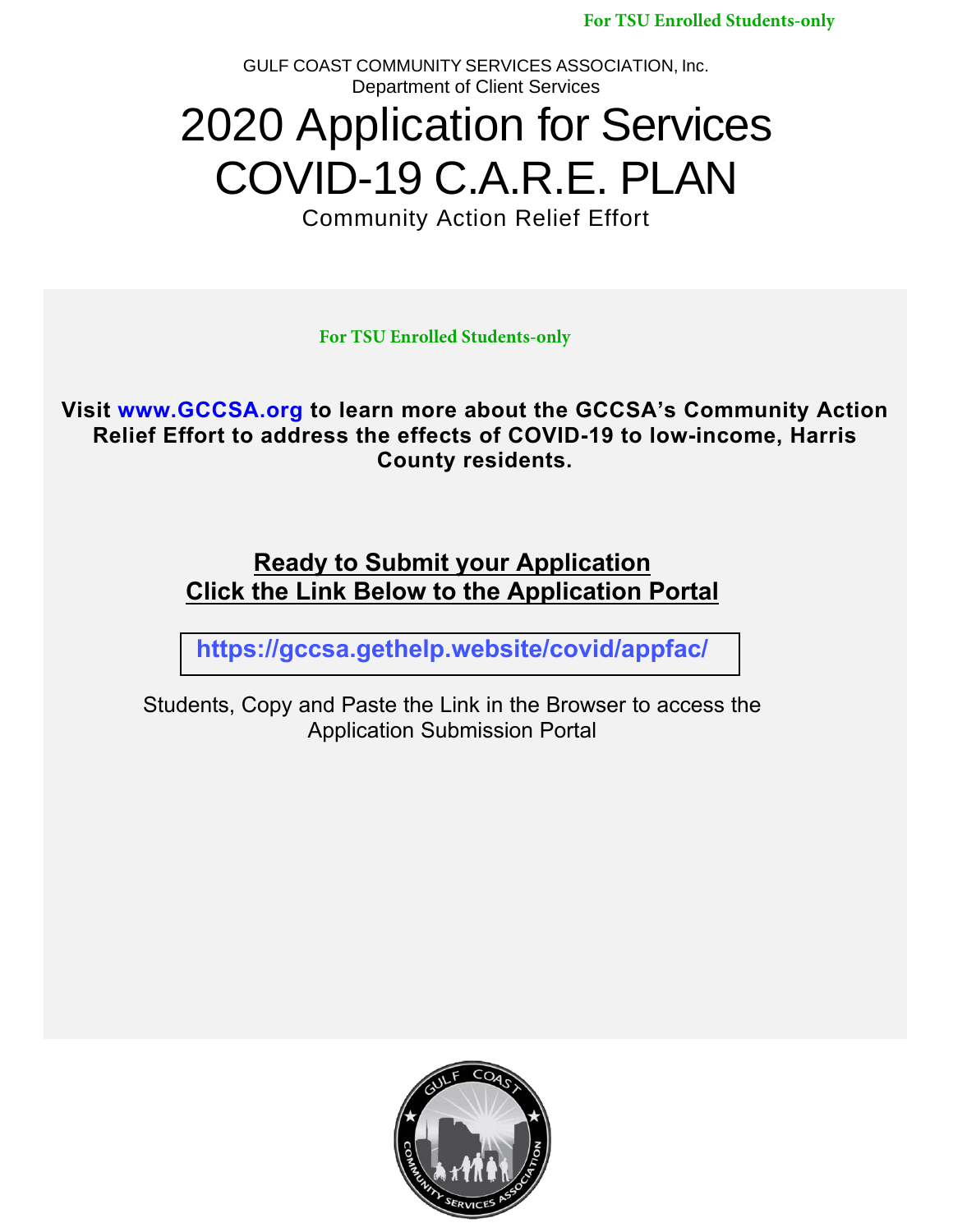REV 01-2020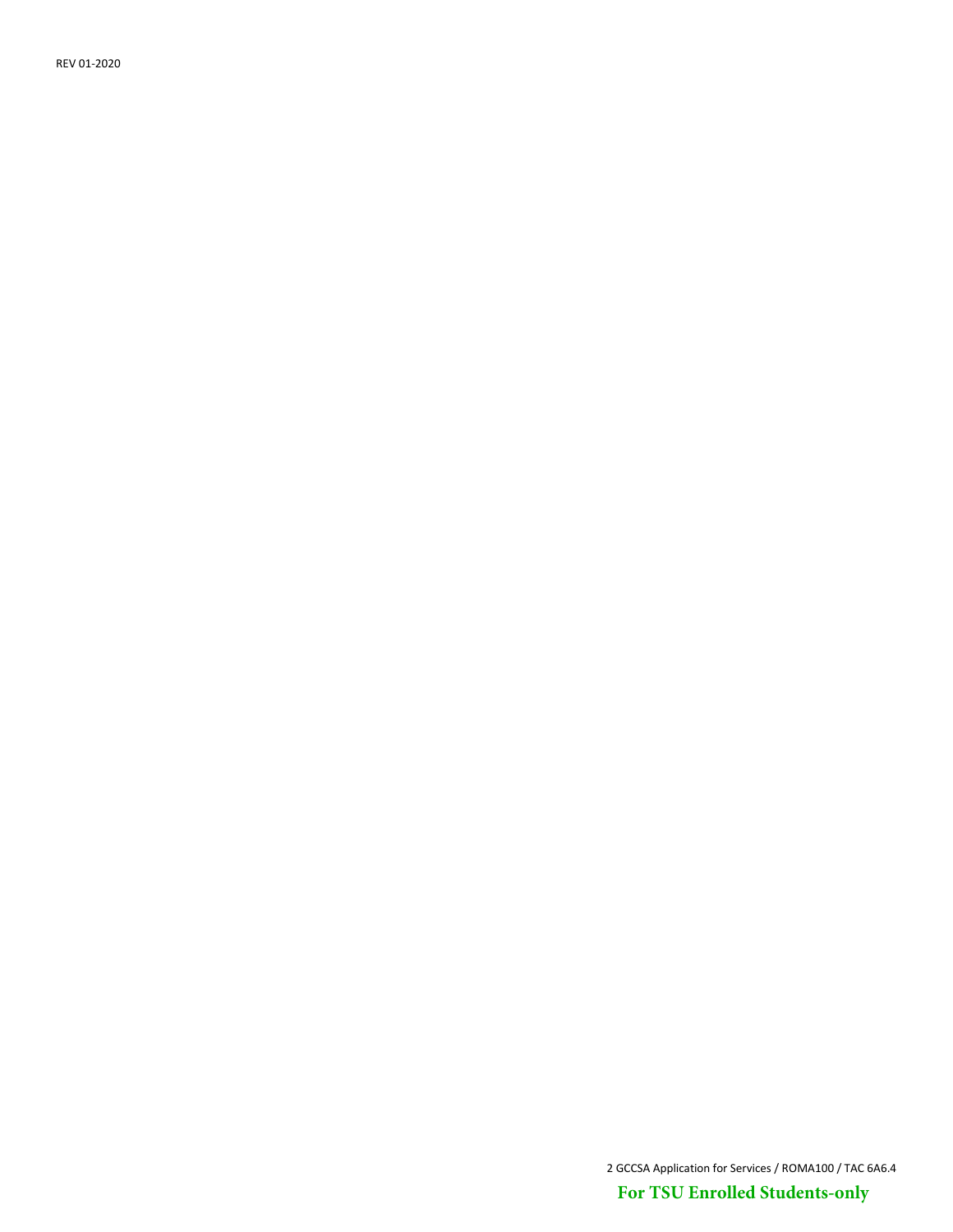## **Part 1. Household Information**

| A. Enter Applicant Contact Information  |                   |      |                                        |                 |  |
|-----------------------------------------|-------------------|------|----------------------------------------|-----------------|--|
| <b>First Name</b>                       | <b>Last Name</b>  |      | Social Security No. or State ID Number |                 |  |
| Street address: (include Apartment No.) |                   | City | <b>State</b><br><b>TEXAS</b>           | <b>Zip Code</b> |  |
| <b>Email Address</b>                    | Mobile phone no.: |      | Input TSU Student ID                   |                 |  |

#### **B. Enter ALL Household Member Details**

| <b>Name</b><br>(First and Last Name) | <b>Gender</b>   | <b>Birthdate</b><br>Month/Day/Yr | Age | <b>Ethnicity</b>  | SS# or I.D. |
|--------------------------------------|-----------------|----------------------------------|-----|-------------------|-------------|
| 1.                                   | Male            |                                  |     | Yes, Hispan/Latin |             |
|                                      | Female          |                                  |     | NOT Hispan/Latin  |             |
| 2.                                   | Male            |                                  |     | Yes, Hispan/Latin |             |
|                                      | Female          |                                  |     | NOT Hispan/Latin  |             |
| 3.                                   | Male            |                                  |     | Yes, Hispan/Latin |             |
|                                      | <b>Female</b>   |                                  |     | NOT Hispan/Latin  |             |
| 4.                                   | Male            |                                  |     | Yes, Hispan/Latin |             |
|                                      | Female          |                                  |     | NOT Hispan/Latin  |             |
| 5.                                   | Male            |                                  |     | Yes, Hispan/Latin |             |
|                                      | <b>Female</b>   |                                  |     | NOT Hispan/Latin  |             |
|                                      | Male            |                                  |     | Yes, Hispan/Latin |             |
| 6.                                   | <b>T</b> Female |                                  |     | NOT Hispan/Latin  |             |

| C. Select the response that best describes your Household Type |                                                          |  |  |  |
|----------------------------------------------------------------|----------------------------------------------------------|--|--|--|
| . I Single-mother, child(ren) lives in home                    | Non-related Adults with Children                         |  |  |  |
| Single father, child(ren) lives in home                        | Single Person                                            |  |  |  |
| Two-parent household                                           | Mutli-generational (grandparent, parents and child toget |  |  |  |
| Two Adults, NO children living in home                         | Other, none of the above                                 |  |  |  |

#### **D. Select the response that best describes your Housing**

- □I am living in TSU Housing, On-campus Dorm
- I am living in TSU Housing, Not On-campus Dorm
- I receive Housing Assistance (Housing Voucher, Sec 8, etc.)
- **I am Renting an Apartment**
- I am Renting a Home
- I am a Homeowner
- I am Homeless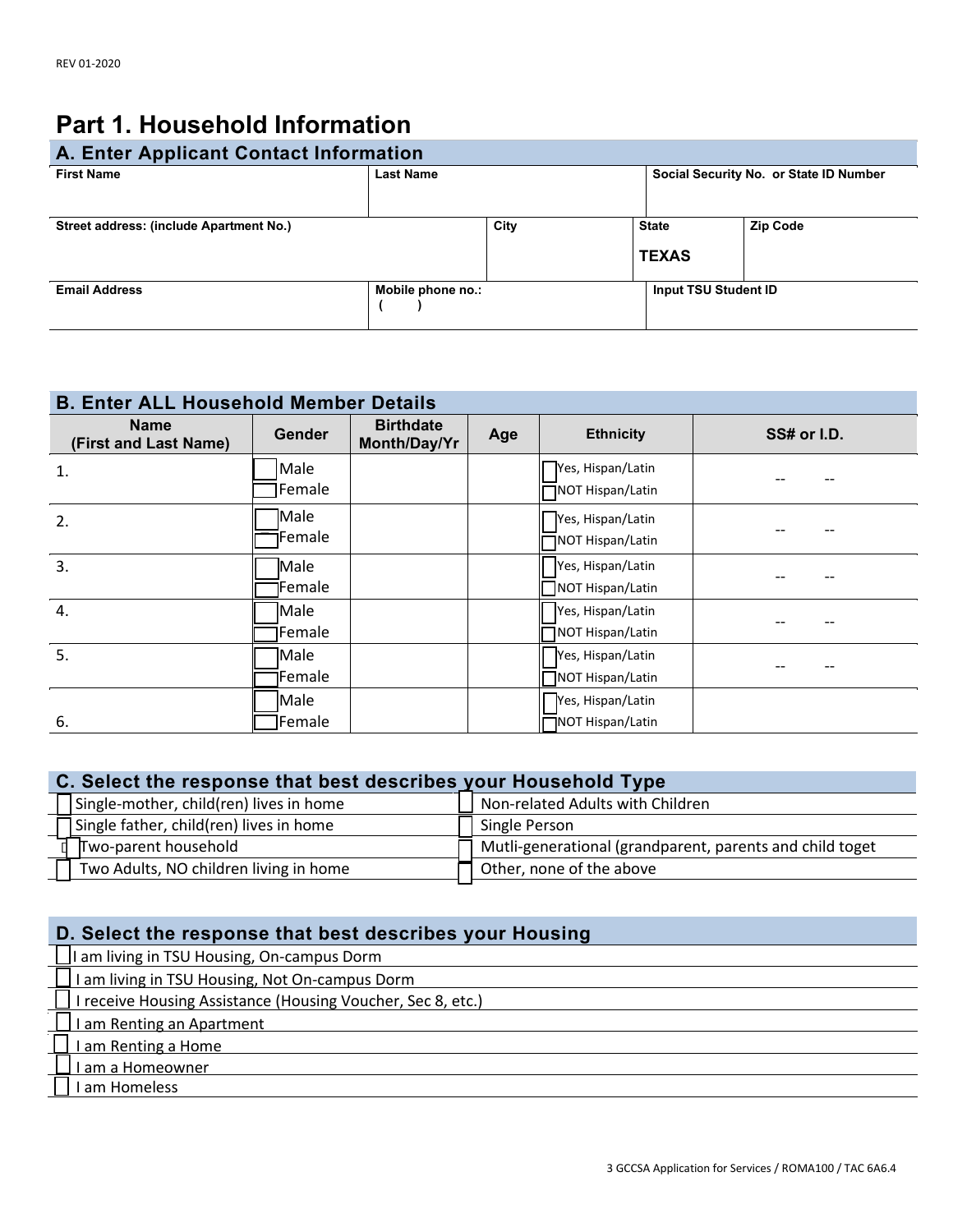# **Part 2. Household Members Demographics**

| A. Select Demographics for each Household Member |                         |       |                          |                                 |                            |
|--------------------------------------------------|-------------------------|-------|--------------------------|---------------------------------|----------------------------|
| <b>NAME</b><br>(First and Last)                  | <b>Education</b>        | Race  | <b>Health Insurance?</b> | Living<br>with a<br>Disability? | <b>Military</b><br>Status? |
|                                                  | <b>Select Education</b> | Other | Select Health Ins        | Yes<br>No                       | Yes, I am a Veter          |
|                                                  | <b>Select Education</b> | Other | Select Health Ins        | Yes<br>No                       | Not Applicable             |
|                                                  | <b>Select Education</b> | Other | Select Health Ins        | Yes<br>$\rm No$                 | Not Applicable             |
|                                                  | <b>Select Education</b> | Other | Yes CHIP Health          | Yes<br>$\rm No$                 | Not Applicable             |
|                                                  | <b>Select Education</b> | Other | Yes CHIP Health          | Yes<br>$\rm No$                 | Select Veteran St          |
|                                                  | <b>Select Education</b> | Other | Yes CHIP Health          | Yes<br>No                       | Yes, I am a Veter          |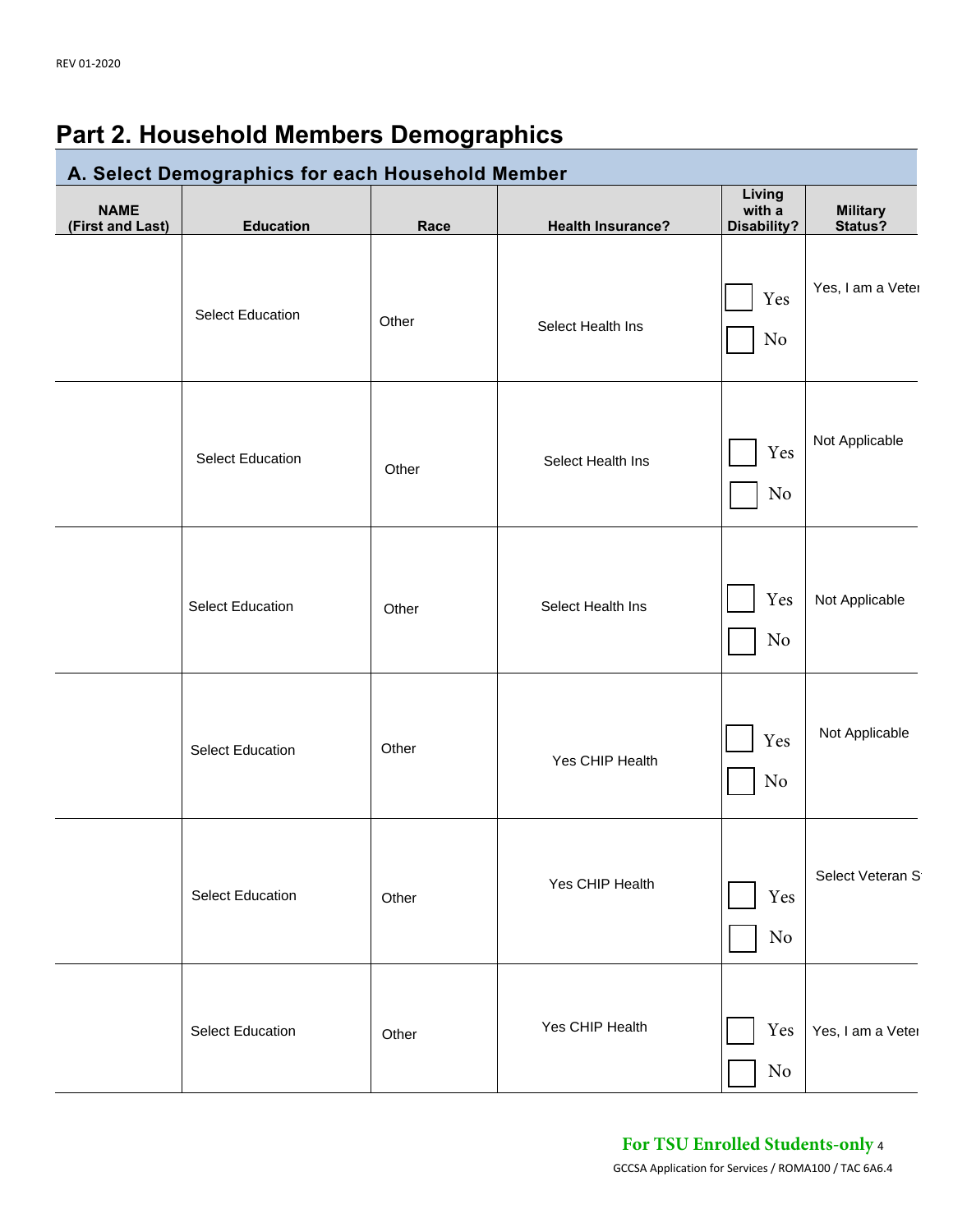## **Part 3. Sources of Income, for Adults Living in Home**

**(B) Select Income Sources for each Adult Household Member**

| <b>NAME</b><br>(First and<br>Last) | <b>Work Status?</b>                             | Other Sources of Income and Non-Cash Benefits (check all that apply)<br>Provide Documentation required for all Income Sources selected.                                                                                                                        |                                                                                                                                                                                                                                    |                                                                                                                                                                                                                                            |  |  |
|------------------------------------|-------------------------------------------------|----------------------------------------------------------------------------------------------------------------------------------------------------------------------------------------------------------------------------------------------------------------|------------------------------------------------------------------------------------------------------------------------------------------------------------------------------------------------------------------------------------|--------------------------------------------------------------------------------------------------------------------------------------------------------------------------------------------------------------------------------------------|--|--|
|                                    | <b>Select Work Status</b>                       | $L_{\text{TANF}}$<br>Social Security<br>Supplemental Security Income (SSI)<br>Social Security Disability Income (SSDI)<br>$\Box$ VA Service-Connected Disability Comp<br>VA Non-Service Connected<br>Private Disability Insurance<br>Worker's Comp<br>Pensions | Court-ordered Child Support<br>Alimony<br>Unemployment Insurance<br>Earned Income Tax Credit (EITC)<br>College Scholarship and/or grants<br>Gift/Cash from Family and Friends<br>Job Training Stipends<br>Assistance from Agencies | <b>SNAP Food Stamps</b><br><b>WIC</b><br><b>LIHEAP</b><br>Housing Choice Voucher<br>Public Housing<br>Permanent Supportive<br>Housing<br>HUD-VASH<br>Childcare Voucher<br>Affordable Care Act<br>Other $\Box$                              |  |  |
|                                    | Select Rate of Pay                              |                                                                                                                                                                                                                                                                |                                                                                                                                                                                                                                    |                                                                                                                                                                                                                                            |  |  |
|                                    | <b>Select Work Status</b><br>Select Rate of Pay | $\Box$ TANF<br>Social Security<br>Supplemental Security Income (SSI)<br>Social Security Disability Income (SSDI)<br>VA Service-Connected Disability Comp<br>VA Non-Service Connected<br>Private Disability Insurance<br>Worker's Comp<br><b>T</b> Pensions     | Court-ordered Child Support<br>Alimony<br>Unemployment Insurance<br>Earned Income Tax Credit (EITC)<br>College Scholarship and/or grants<br>Gift/Cash from Family and Friends<br>Job Training Stipends<br>Assistance from Agencies | SNAP Food Stamps<br><b>J</b> wic<br><b>LIHEAP</b><br>Housing Choice Voucher<br>Public Housing<br>Permanent Supportive<br>$\mathsf{\mathsf{\underline{J}}}$ Housing<br>HUD-VASH<br>Childcare Voucher<br>Affordable Care Act<br>Other $\Box$ |  |  |
|                                    | <b>Select Work Status</b>                       | $\Box$ TANF<br>Social Security<br>Supplemental Security Income (SSI)<br>Social Security Disability Income (SSDI)<br>VA Service-Connected Disability Comp<br>VA Non-Service Connected<br>Private Disability Insurance<br>Worker's Comp<br>$\nabla$ Pensions     | Court-ordered Child Support<br>Alimony<br>Unemployment Insurance<br>Earned Income Tax Credit (EITC)<br>College Scholarship and/or grants<br>Gift/Cash from Family and Friends<br>Job Training Stipends<br>Assistance from Agencies | <b>SNAP Food Stamps</b><br>Jwic<br><b>JLIHEAP</b><br>Housing Choice Voucher<br><b>Public Housing</b><br>Permanent Supportive<br><b>Housing</b><br>Jhud-vash<br>Childcare Voucher<br>Affordable Care Act<br>Other $\Box$                    |  |  |
|                                    | Select Rate of Pay                              |                                                                                                                                                                                                                                                                |                                                                                                                                                                                                                                    |                                                                                                                                                                                                                                            |  |  |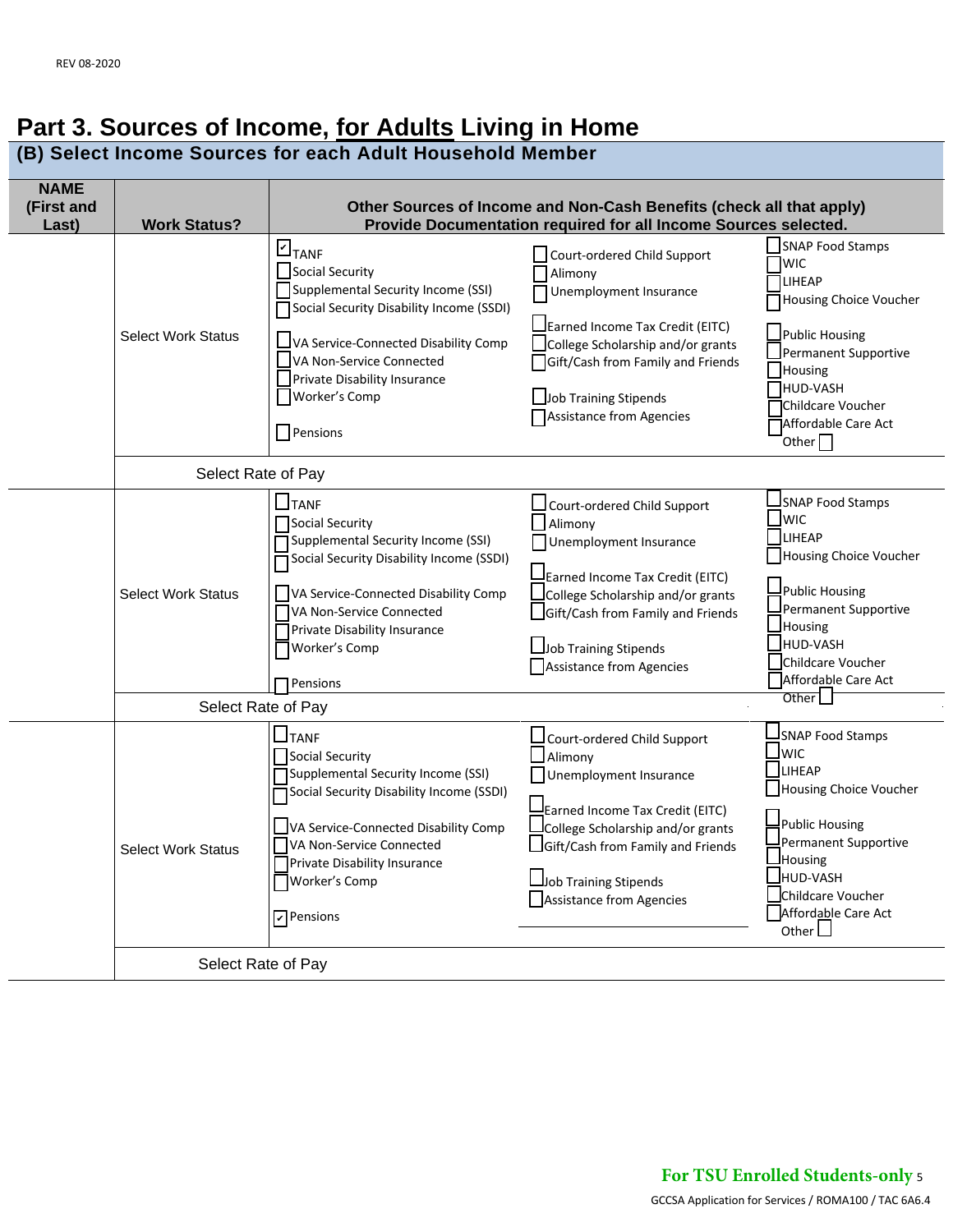## **Part 3 Continued. Sources of Income, for All Adults Living in Home**

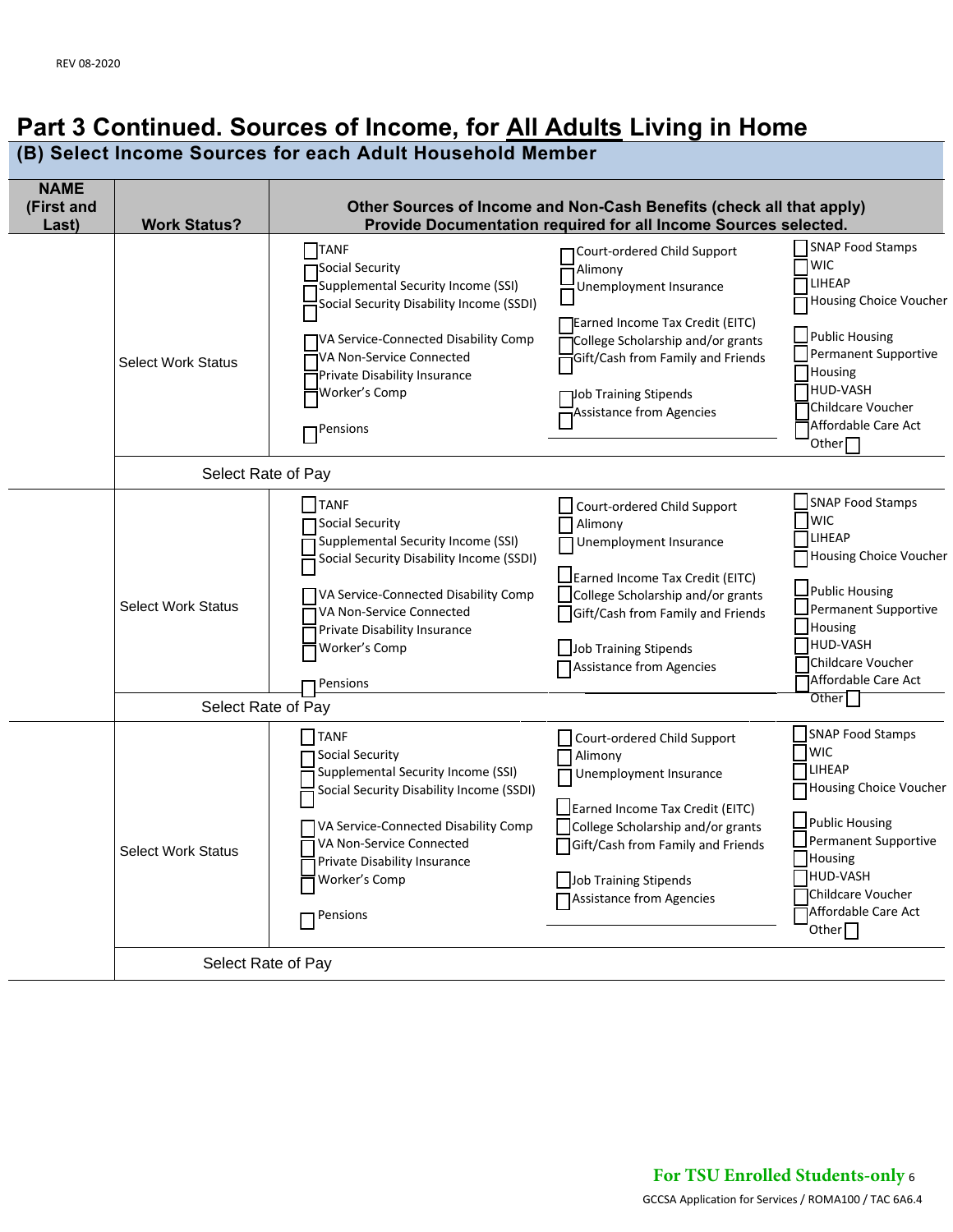

**Before signing the Applicant Certification, Review the Checklist for Completion.** 

#### **COVID C.A.R.E. Application for Services Checklist**

- □ Completed COVID CARE Survey/Questionnaire
	- **Submitted via Survey Monkey**
	- **Family Assessment Questions completed**
- $\Box$  Requested proof of COVID-19 Hardship, if applicable
- GCCSA 2020 Application
	- Complete all Sections and Pages
	- **Proof of Harris County Residency**
- Income
	- Must provide proof of current income for all Adult Household Members, eighteen (18) years of age and older
	- Must have proof of income within last 30 days application date
- □ Lease Agreement (all pages)
	- **Lease must be Current**
	- **Least must be signed**
- $\Box$  Reviewed the following documents, online or hard-copy at www.GCCSA.org:
	- Release of Information
	- Customer Acknowledgement

## **Ready to Submit your Application Click the Link Below to the Application Portal**

### **https://gccsa.gethelp.website/covid/appfac/**

Students, Copy and Paste the Li[nk in the Browser to a](http://www.gccsa.org/)ccess the Application Submission Portal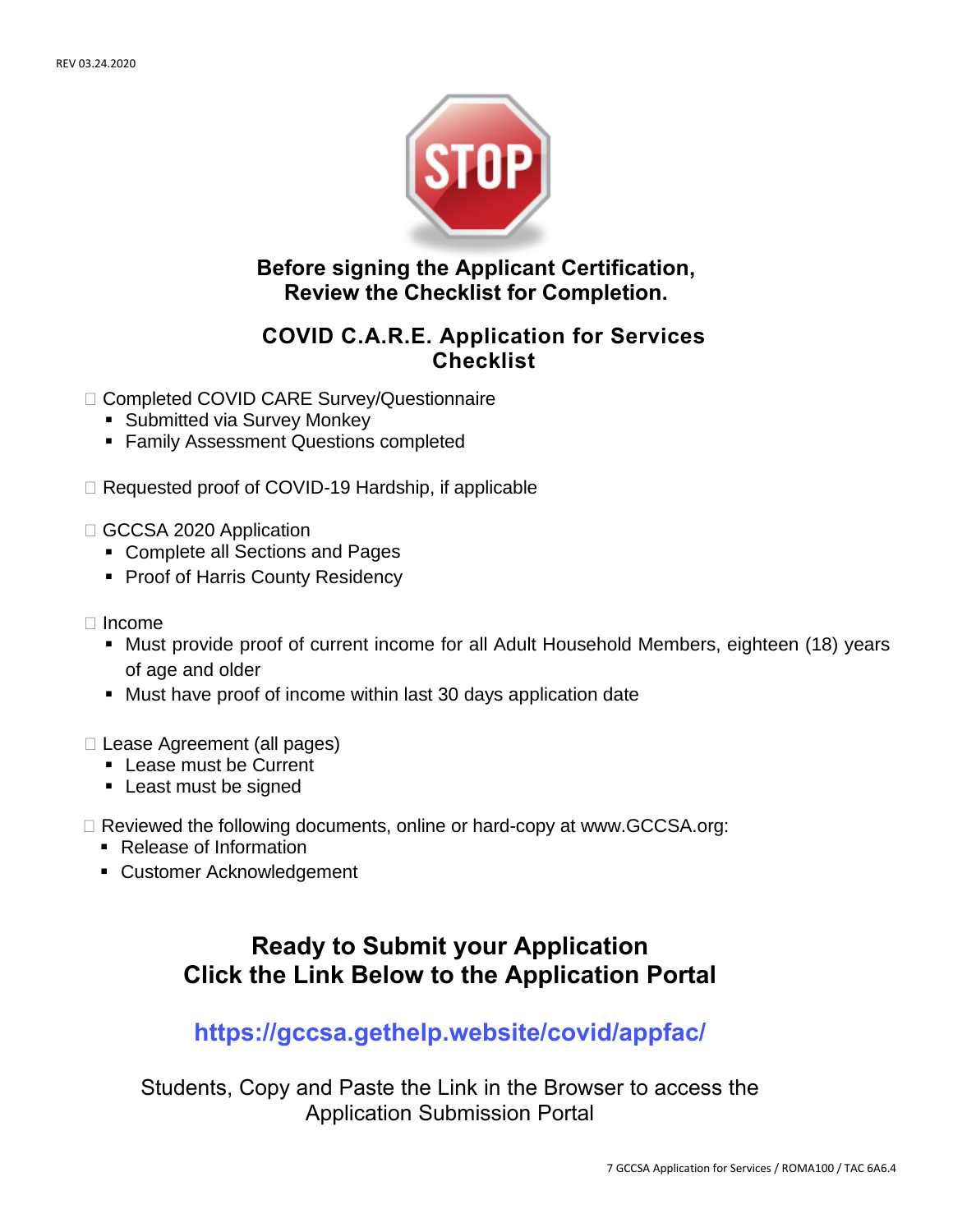### **Applicant Acknowledgment and Certification**

I agree to the Release of Information's terms and conditions. I authorize GCCSA, to give and receive information from the individual(s) and / or organizations as deemed necessary to further assist my household in accessing services and that information to be shared is limited to that which is relevant to the provision of programming and services, including billing details. Information requested/released may include, but is not limited to, the following: 1) Services provided to or requested from the household by GCCSA Client Services, community partners and other agencies; 2) Status on electricity or rental accounts, payment records and current standing; 3) Proof of Income, residency, and household members; 4) Employment; and 5) Education.

I understand a full copy of the Release of Information is made available at [www.GCCSA.org](http://www.gccsa.org/) and GCCSA corporate office.

I agree received a copy of the Customer Acknowledgement and agree to abide by the terms stated.

I confirm that the information given in this form is true, complete and accurate. I am aware that I am subject to prosecution and/or fines up to \$10,000 for providing false or fraudulent information. Title 18, Section 1001 of the U.S. Code makes it a criminal offense to make willful false statements or misrepresentation to any department or agency in the United States as to any matter within its jurisdiction.

I understand my household income will be annualized, at the time of the submitted application, based on pre-established agency procedures and the Texas Administrative Code (TAC). I understand I may appeal a denial of eligibility, amount of assistance received or a delay of service(s).

I authorize the Texas Department of Housing and Community Affairs and its contracted agencies to solicit/verify information provided on this application.

I understand that completion and submission of this application does not guarantee services.

I understand that I am responsible for providing copies of support documentation. GCCSA does not make copies of documentation.

Print First and Last Name

Signature of Applicant

Signature Waived due to COVID-19

\_\_\_\_\_\_\_\_\_\_\_\_\_\_\_\_\_\_\_\_\_\_\_\_\_\_\_\_\_\_\_\_\_\_\_\_\_\_

\_\_\_\_\_\_\_\_\_\_\_\_\_\_\_\_\_\_\_\_\_\_\_\_\_\_\_\_\_\_\_\_\_\_\_\_\_\_

\_\_\_\_\_\_\_\_\_\_\_\_\_\_\_\_\_\_\_\_\_\_\_\_\_\_\_\_\_\_\_\_\_\_\_\_\_\_